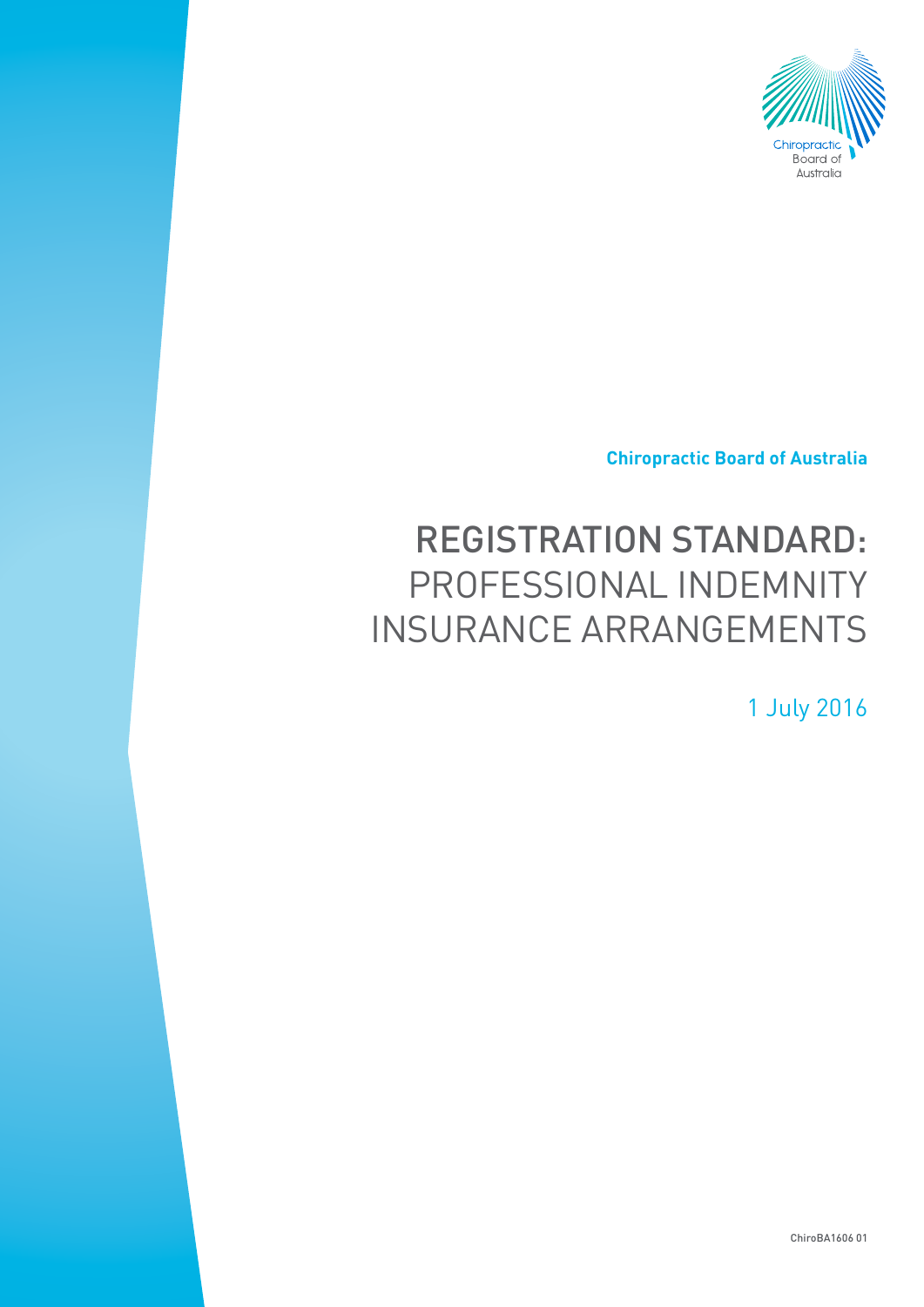# REGISTRATION STANDARD: PROFESSIONAL INDEMNITY INSURANCE ARRANGEMENTS



### **Summary**

This registration standard sets out the Chiropractic Board of Australia's (Board) requirements for professional indemnity insurance (PII) arrangements for chiropractors. Chiropractors can be covered by their own PII arrangements or third party PII arrangements.

# **Does this standard apply to me?**

This standard applies to all registered chiropractors, except those with student or non-practising registration.

### **What must I do?**

- 1. When you practise as a chiropractor you must be covered by your own or third party PII arrangements that meet this standard:
	- a. for all aspects of your practice
	- b. that cover all locations where you practise
	- c. that provide cover for you whether you are working in the private, non-government and/or public sector, and
	- d. that provide cover for you whether you are practising full-time or part-time, are employed or self-employed, are working in an unpaid/ volunteer capacity, or in any combination of these factors.
- 2. Your PII cover must include:
	- a. civil liability cover
	- b. appropriate retroactive cover for otherwise uncovered matters arising from prior practice, and
	- c. automatic reinstatement
		- or
	- d. the equivalent of 2a to 2c above under third party PII arrangements.
- 3. If you are covered by a third party PII arrangement, it must meet this standard. If you are in any doubt about whether the third party cover meets this standard, you should always ask what is covered by the third party PII arrangement.

If the third party cover does not meet the requirements of this standard you must take out additional cover to ensure this standard is met.

- 4. If any area of your practice is specifically excluded from your PII cover, you must not practise in that area.
- 5. If your PII arrangements are provided by your employer, and you intend to practise outside your stated employment, you must have individual PII arrangements in place to cover that practice. This may include cover for:
	- practical components of continuing professional development
	- study that includes patient treatment, or
	- − volunteer work (unless already or separately covered in that capacity, such as by the volunteering organisation).

### **Amount of cover**

If you are taking out your own professional indemnity insurance, you should ensure that you take out adequate and appropriate insurance or professional indemnity cover. Professional indemnity insurers provide these policies and they are best placed to advise you on what level of cover is adequate and appropriate for your practice. In order to enable them to make the right judgment, you must provide your insurer or indemnifier with accurate and up-to-date information about the scope and nature of your practice. You need to be able to demonstrate that you fully disclosed your scope of practice and to justify your decisions about PII if asked to do so.

### **Are there exemptions to this standard?**

There are no exemptions to this standard. The National Law requires you to have appropriate professional indemnity insurance arrangements in place when you practise as a chiropractor.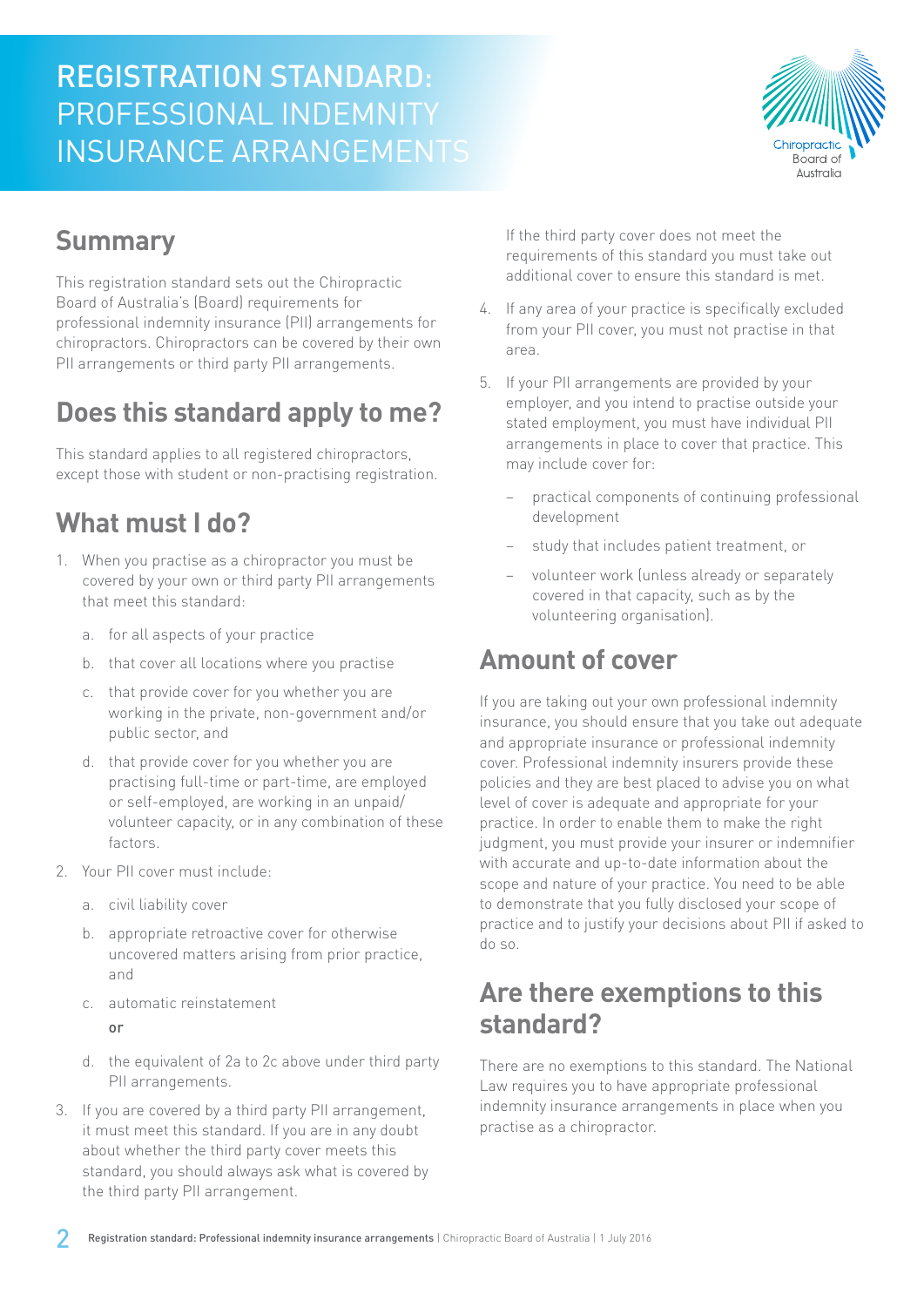

### **What does this mean for me?**

The National Law provides that a registered health practitioner must not practise his/her profession unless appropriate professional indemnity insurance arrangements are in force in relation to the practitioner's practice of the profession (section 129 of the National Law).

#### **When you apply for registration**

When you apply for registration as a chiropractor, you must declare that you will not practise the profession unless you have professional indemnity insurance arrangements in place that meet this standard. This is a requirement of the National Law.

#### **When you apply for renewal**

You will be required to declare annually at renewal that:

- 1. during the preceding period of registration, you practised the profession in accordance with the requirements of this standard, and
- 2. you will not practise the profession unless you have professional indemnity insurance arrangements in place that meet this standard.

#### **During the registration period**

- 1. You must notify the Board within 7 days if you no longer have appropriate professional indemnity insurance arrangements in place in relation to your practice that meet the requirements of this standard (s. 130), and
- 2. your compliance with this standard may be audited from time to time.

#### **When you cease practice**

1. When you decide to cease practice, you must take out appropriate run-off cover for matters that would otherwise be uncovered arising from your previous practice as a chiropractor.

#### **Evidence**

The Board may, at any time, require you to provide evidence that you have appropriate professional indemnity insurance arrangements in place.

If you hold private insurance in your own name, you must retain documentary evidence of this insurance for five years.

If you are covered by a third party insurance arrangement, you are not required to obtain documentary evidence of the insurance policy unless the Board requests it. However, there may be circumstances when you will be required to seek the documentation from that third party. If requested by the Board, you must provide a certified copy of the certificate of currency, or a letter from the third party declaring that you are covered.

### **What happens if I don't meet this standard?**

The National Law establishes possible consequences if you don't meet this standard, including that:

- the Board can impose a condition (or conditions) on your registration, or can refuse your application for registration or renewal of registration, when you don't meet a requirement in an approved registration standard for chiropractors (sections 82 and 112 of the National Law)
- practising without appropriate PII arrangements, or failing to notify the Board within seven days that appropriate PII arrangements are no longer in place, is not an offence but may be behaviour for which health, conduct or performance action may be taken (section 129 and 130 of the National Law), and
- registration standards, codes or guidelines may be used in disciplinary proceedings against you as evidence of what constitutes appropriate practice for the chiropractic profession (section 41 of the National Law).

### **More information**

Health practitioners should be aware that the provision of professional indemnity insurance (PII) to health professionals is generally governed by the *Medical Indemnity (Prudential Supervision and Products Standards) Act 2003 (Cth)*, with some exceptions.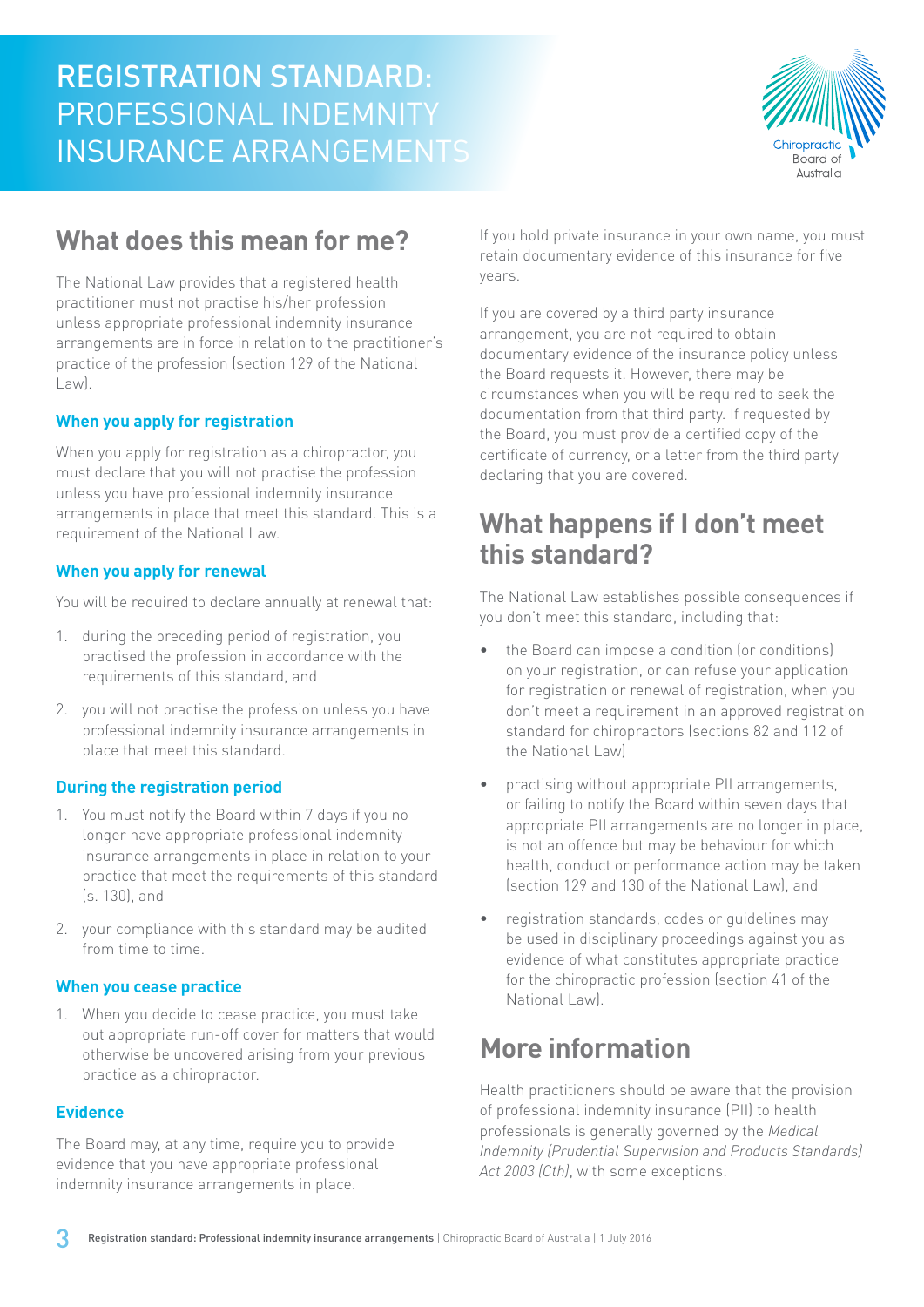# REGISTRATION STANDARD: PROFESSIONAL INDEMNITY INSURANCE ARRANGEMENTS



An insurer providing PII to health professionals must generally be registered with the Australian Prudential Regulation Authority (APRA). Health practitioners who are taking out their own professional indemnity insurance are advised to ensure that:

- their PII provider is registered with APRA as a general insurer or that it is a Lloyd's underwriter (APRA's website contains a list of registered general insurers), and
- their professional indemnity insurance is provided through a contract of insurance.

### **Authority**

This registration standard was approved by the Australian Health Workforce Ministerial Council on 27 August 2015.

Registration standards are developed under section 38 of the National Law and are subject to wide-ranging consultation.

# **Definitions**

Automatic reinstatement is a provision in policies which allows for the limit of indemnity (amount insured) to be reinstated for new, unrelated claims, after one or more claims has been paid to the limit of the indemnity.

Civil liability insurance means insurance that covers the costs of liability incurred by the insured arising from civil claims seeking compensation for personal injury, harm or loss incurred, where the claim arises directly from an alleged act, error or omission committed in the conduct of the practitioner's practice or professional business during the policy period. Civil liability cover includes cover for legal expenses incurred in defence or settlement of a civil claim and for damages payable.

National Law means the Health Practitioner Regulation National Law, as in force in each state and territory.

Occurrence-based policy means a policy that is in place when the event which is the subject of the claim occurred, even if the policy has not been renewed.

Practice means any role, whether remunerated or not, in which an individual uses their skills and knowledge as a health practitioner in their profession. For the purpose of this registration standard, practice is not restricted to the provision of direct clinical care. It also includes using professional knowledge in a direct non-clinical relationship with clients, working in management, administration, education, research, advisory, regulatory or policy development roles, and any other roles that impact on safe, effective delivery of services in the profession.

#### Professional indemnity insurance arrangements

means arrangements that secure for the practitioner's professional practice insurance against civil liability incurred by, or loss arising from, a claim that is made as a result of a negligent act, error or omission in the conduct of the practitioner. This type of insurance is available to practitioners and organisations across a range of industries and covers the cost and expenses of defending a legal claim, as well as any damages payable. Some government organisations under policies of the owning government are self-insured for the same range of matters.

Retroactive cover means PII arrangements which cover the insured against new claims arising out of or in consequence of activities that were undertaken in the course of the practitioner's professional practice, prior to the date of the commencement of the insurance.

Run-off cover means insurance that protects a practitioner who has ceased a particular practice against claims that arise out of or are a consequence of activities that were undertaken when he/she was conducting that practice. This type of cover may be included in a PII policy or may need to be purchased separately.

Third party cover means the cover that an individual holds through a third party's insurance arrangement, such as through an employer, education provider or union.